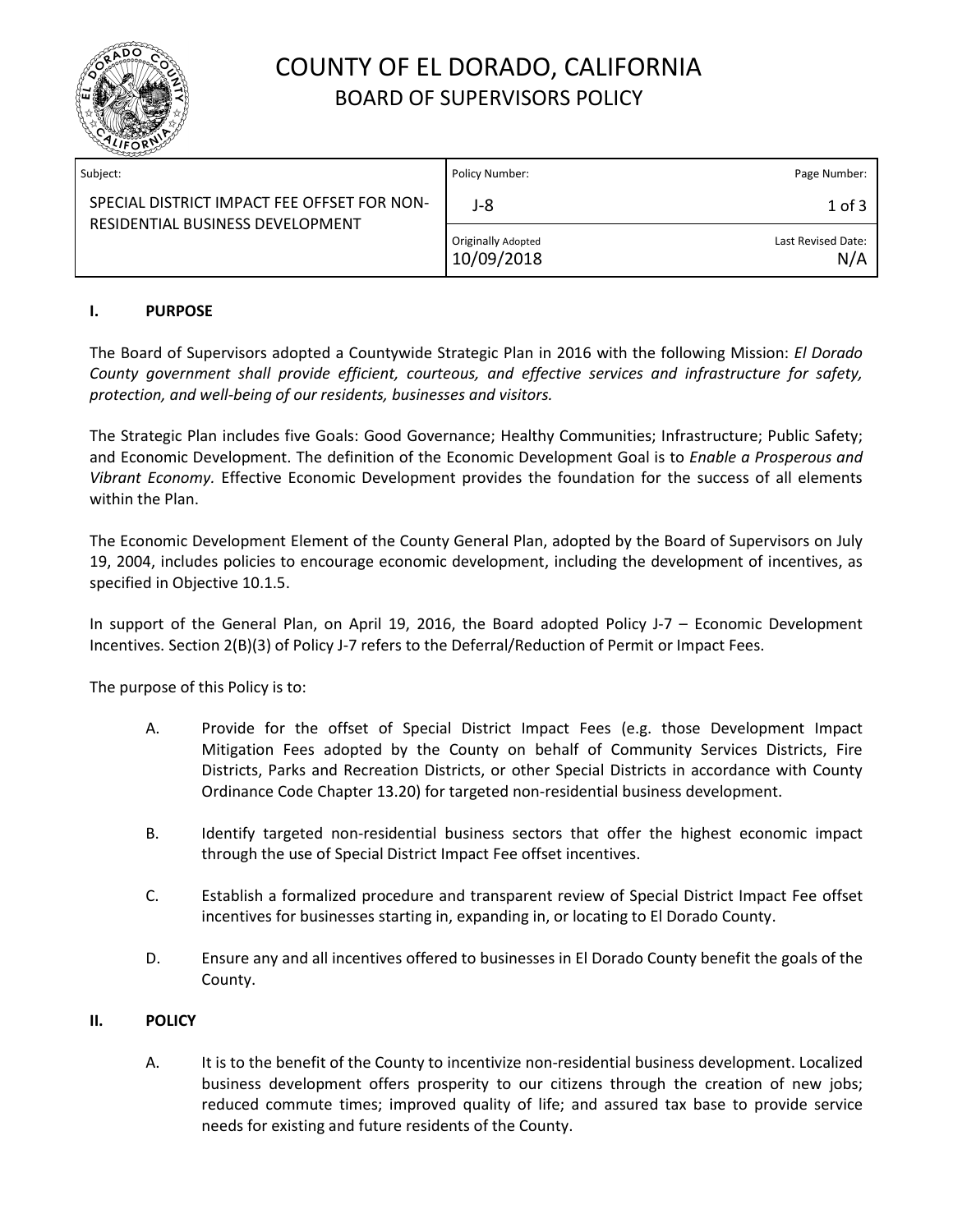

# COUNTY OF EL DORADO, CALIFORNIA BOARD OF SUPERVISORS POLICY

| Subject:                                                                        | Policy Number:                          | Page Number:              |
|---------------------------------------------------------------------------------|-----------------------------------------|---------------------------|
| SPECIAL DISTRICT IMPACT FEE OFFSET FOR NON-<br>RESIDENTIAL BUSINESS DEVELOPMENT | J-8                                     | $2$ of $3$                |
|                                                                                 | <b>Originally Adopted</b><br>10/09/2018 | Last Revised Date:<br>N/A |

### B. Targeted Business Sectors

The primary focus for Special District Impact Fee offset incentives will be on business sectors that generate high economic impact through job creation, high wage offerings, large capital investments, high export value, or that provide a variety of employment opportunities for County residents, with priority given to existing businesses seeking to expand and remain in the County.

Examples of these sectors include, but are not limited to:

- 1. Advanced Manufacturing & Technology
- 2. Research & Development
- 3. Alternative Energy / Green Technology
- 4. Health & Wellness

#### **III. PROCEDURE**

- 1. An Application (Attachment A) to request Special District Impact Fee offset incentives shall be submitted by the developer/business to the Chief Administrative Office to initiate the review process.
- 2. The Chief Administrative Officer may, at his/her discretion, consult with appropriate Department Heads including but not limited to the Auditor-Controller, Planning and Building Director, County Counsel, and Economic Development Staff, or designees, on a project-by-project basis to review submitted applications and assess the award of incentives.
- 3. The Chief Administrative Officer reserves the right to request supplemental analysis and documentation from the developer/business, as determined necessary, to make a decision on the appropriateness and/or amount of the incentive award.
- 4. The Chief Administrative Officer must make a finding that the project will provide a significant community benefit by providing prosperity to the County through the creation of local jobs and/or tax base, including a statement of value, or projected return on investment, from the recipient of the incentive.
- 5. The Chief Administrative Officer shall have the delegated authority, as provided by the Board of Supervisors through Resolution 218-2018, to implement this policy and approve the allocation of up to \$20,000 per project in Special District Impact Fee offsets for non-residential business development that has been determined to generate high economic impact. Offsets in an amount greater than \$20,000 may be considered at the Board's discretion.